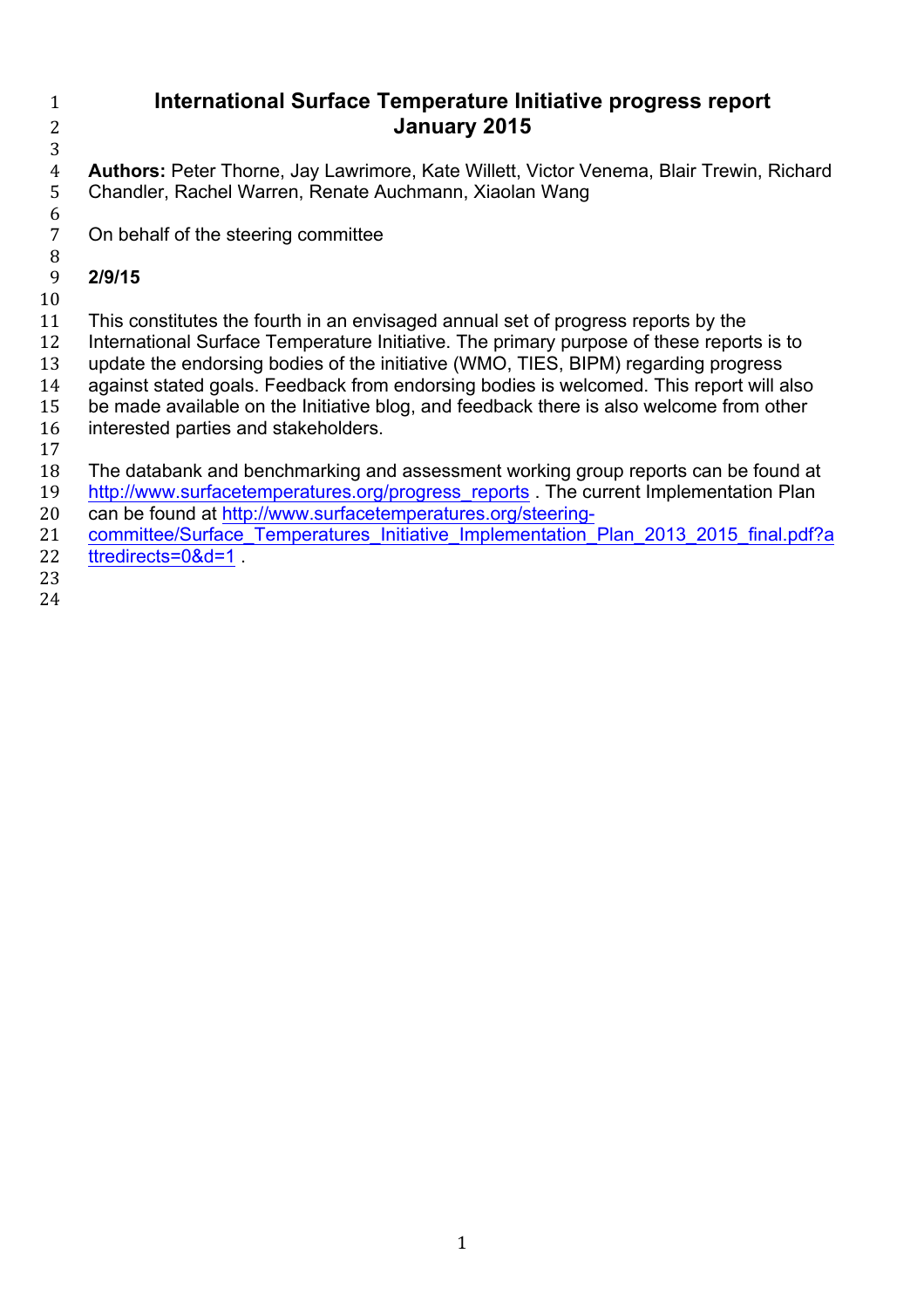## **SUMMARY**

# **Overall progress**

 In 2014 substantial progress was made to further the Initiative aims. Two major events are of particular import: the release of the first version databank holdings and the SAMSI/IMAGe/ISTI workshop held in Boulder, CO.

 The first version of the databank was released at the end of June along with the paper [Rennie et al., 2014] that describes its construction. Using the Global Historical Climatology Network-Daily data set as a foundation, the release consists of a consolidated set of holdings arising from just over 32,000 stations. Since its release, near real-time updates have been implemented on a monthly basis. Meanwhile several thousand additional station holdings have been submitted from a number of additional sources. It is envisaged that a period of record remerge and version increment will occur in 2015. The databank release was promoted in various ways including online and in person. The SAMSI/IMAGe/ISTI workshop was held in Boulder, CO, and bought together around

 50 statisticians and climate scientists. Most of the meeting was held in practical breakout sessions focussing on various aspects of homogeneity and interpolation. Several papers are envisaged to result from this and outcomes also informed the development of future versions of products such as GHCN-M.

 A new Science Team has been instigated concerned with the collection and scientific exploitation of parallel measurements to further our understanding of data issues and their causes. This group is led by Victor Venema and Reante Auchmann. 

 Several papers, web-based reports, and conference / workshop talks and posters have 53 been given over the past year. Talks were given at: the AMS annual meeting, EGU, the  $8<sup>th</sup>$  meeting on homogenisation and quality control, EMS, MMC2014, CLIMAR-IV, the WMO Commission for Climatology Technical Conference, and the Universities of Bern, Edinburgh and Exeter. A paper describing the concepts underlying the ISTI benchmarking

- process was published [Willett et al., 2014].
- 

 Code now exists to create plausible clean error worlds as part of the benchmarking with plausible data characteristics that look like the real world. A paper describing the methodology for small networks has been submitted and a global scale paper is in

- preparation. It should now be possible to produce and release the benchmark data in 2015.
- 

Efforts to coordinate with relevant other activities have continued as known to the Initiative

participants. ISTI provided a letter of support to a Met Office led Horizon 2020 project –

 EUSTACE. Following its success ISTI has agreed to be represented on EUSTACE's science advisory panel.

The WMO Commission for Climatology has created a Task Team on Homogenisation (TT-

HOM). It is expected that ISTI will work closely with TT-HOM over the coming years.

 Several members of the Task Team are also members of the ISTI steering committee or working groups.

## **Significant issues**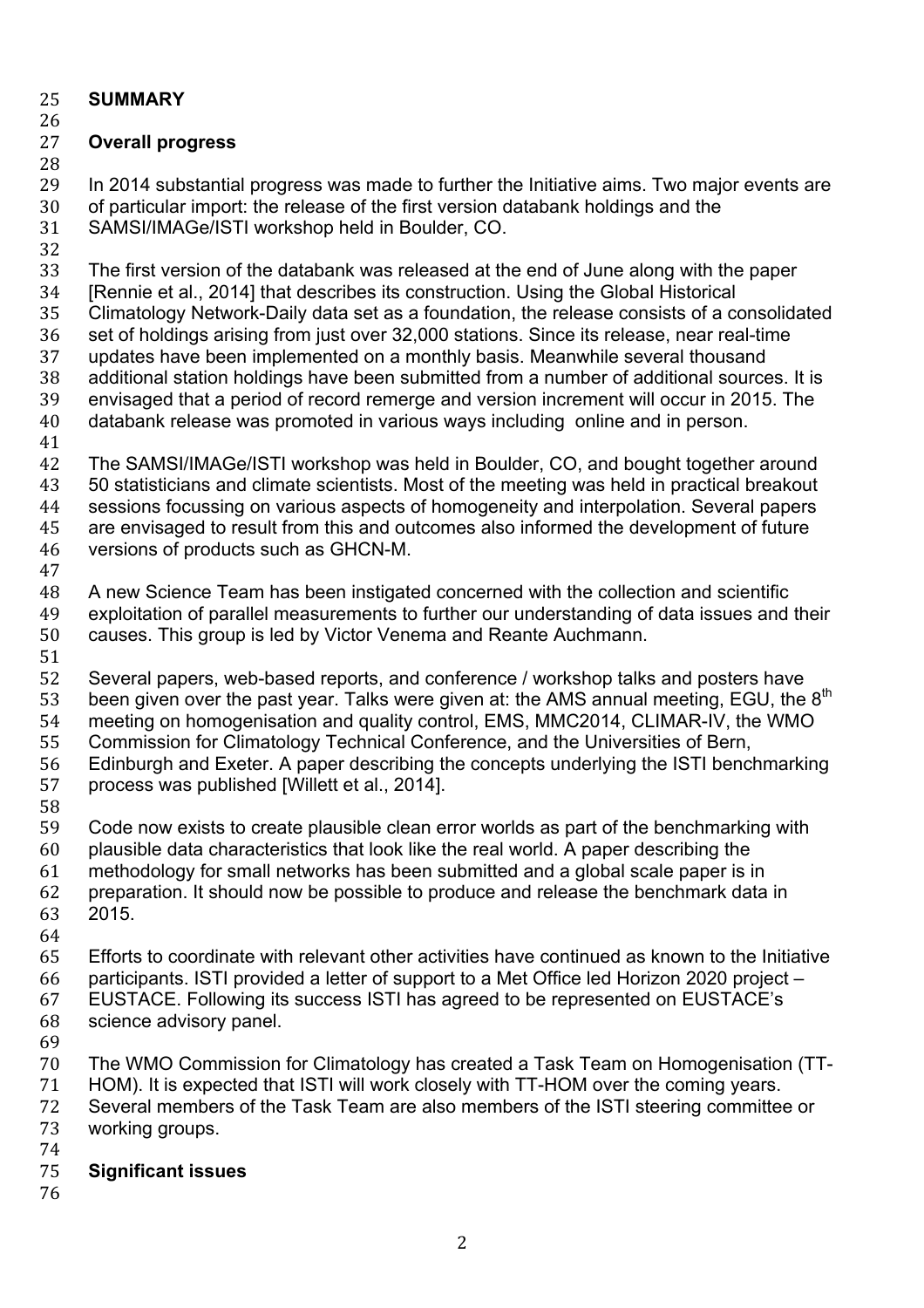- Significant issues are essentially unchanged from those outlined last year.
- 1. At time of writing, the envisaged working group charged with creating a data portal and user support remains elusive. Although not currently critical as there are still no products developed under ISTI auspices this will become so and suggestions as to how to pursue this would be welcomed.
- 2. Concerns remain over the ability to get multiple independent groups engaged in the dataset creation (homogenization of the data to create climate products) problem.
- 3. Despite numerous efforts to create a crowdsourcing digitization portal with the citizen science alliance, it remains the case that no funding has been accrued. It would require on the order of 0.5 million US\$ to create a portal and pull through to 87 the databank for three years. Suggestions as to potential avenues to pursue would be welcome.
- 4. Implicit in much of the above the Initiative continues to function in a largely volunteer-based capacity with in-kind support from some of the participants' institutions. A more dedicated funding solution would help place the Initiative as a whole on a firmer basis. In particular progress should be weighed against dedicated resources. It is not, in that context, a great surprise that several timelines have slipped substantively again.
- **Plans for the coming year**
- 

- 98 First remerge and version increment of databank holdings<br>99 Release of first version of benchmarks
	- Release of first version of benchmarks
- 100 Presentation of progress at various relevant international meetings
- 101 Papers describing the benchmarks
- 

## **Publications in 2014-2015 reporting period**

- 105 • Rennie, J. J., Lawrimore, J. H., Gleason, B. E., Thorne, P. W., Morice, C. P., 106 • Menne. M. J., Williams. C. N., de Almeida. W. G., Christy. J.R., Flannery. M., Menne, M. J., Williams, C. N., de Almeida, W. G., Christy, J.R., Flannery, M., Ishihara, M., Kamiguchi, K., Klein-Tank, A. M. G., Mhanda, A., Lister, D. H., Razuvaev, V., Renom, M., Rusticucci, M., Tandy, J., Worley, S. J., Venema, V., Angel, W., Brunet, M., Dattore, B., Diamond, H., Lazzara, M. A., Le Blancq, F., Luterbacher, J., Mächel, H., Revadekar, J., Vose, R. S. and Yin, X. (2014), The international surface temperature initiative global land surface databank: monthly temperature data release description and methods. Geoscience Data Journal, 1: 75–102. doi: 10.1002/gdj3.8
- 114 Willett, K., Williams, C., Jolliffe, I. T., Lund, R., Alexander, L. V., Brönnimann, S., Vincent, L. A., Easterbrook, S., Venema, V. K. C., Berry, D., Warren, R. E.,
- Lopardo, G., Auchmann, R., Aguilar, E., Menne, M. J., Gallagher, C.,
- Hausfather, Z., Thorarinsdottir, T., and Thorne, P. W.: A framework for
- benchmarking of homogenisation algorithm performance on the global scale,
- Geosci. Instrum. Method. Data Syst., 3, 187-200, doi:10.5194/gi-3-187-2014, 2014.
-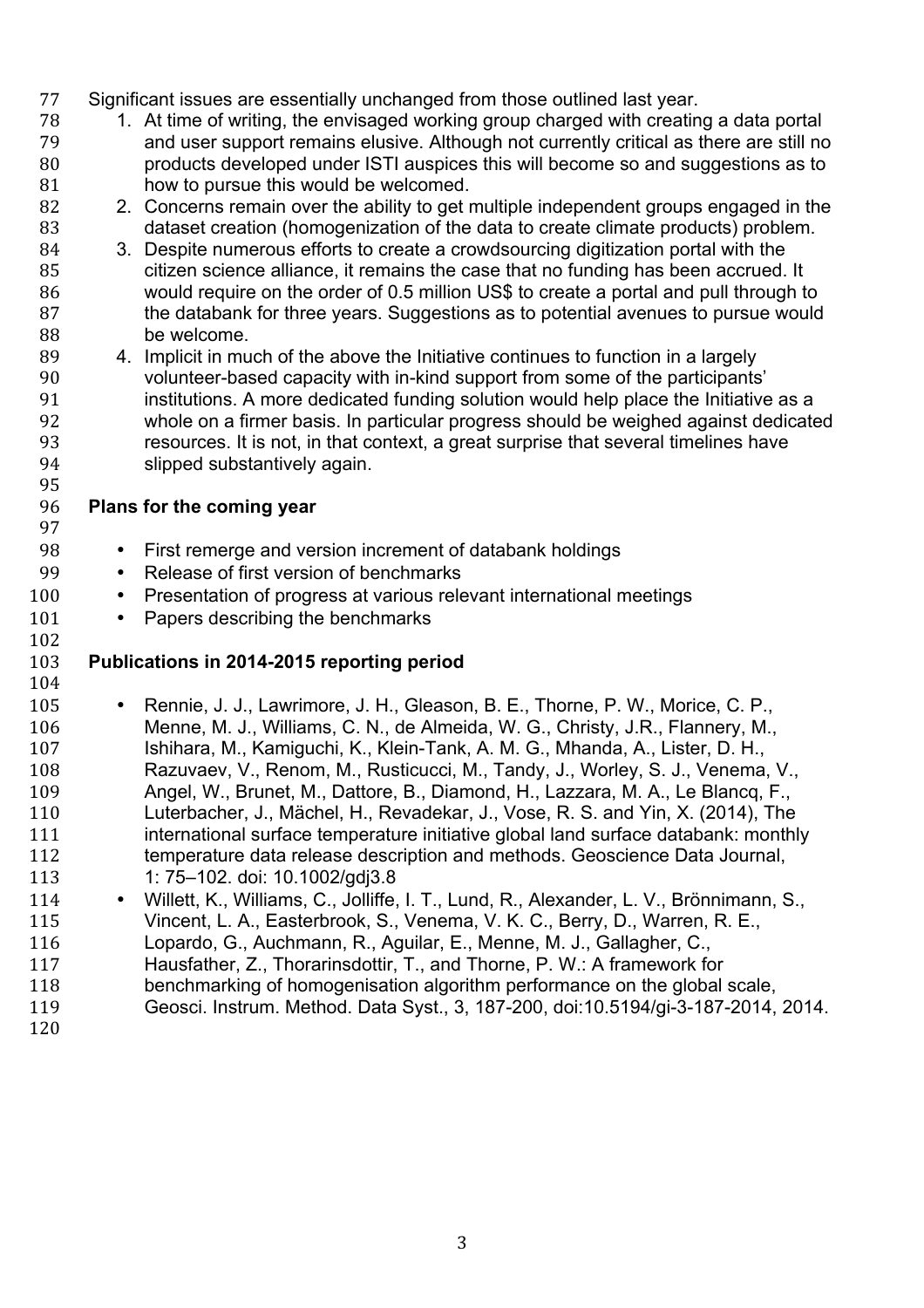| 121<br>122                                    | PROGRESS ON TASKS DETAILED IN THE IMPLEMENTATION PLAN THROUGH 2014                                   |                                                                                                                                                                                                                                                                                                                                                                                          |  |  |  |  |
|-----------------------------------------------|------------------------------------------------------------------------------------------------------|------------------------------------------------------------------------------------------------------------------------------------------------------------------------------------------------------------------------------------------------------------------------------------------------------------------------------------------------------------------------------------------|--|--|--|--|
| 123<br>124                                    | 1. Ongoing or periodic activities                                                                    |                                                                                                                                                                                                                                                                                                                                                                                          |  |  |  |  |
| 125<br>126<br>127<br>128<br>129<br>130        | <b>Task: Regular Teleconferences</b><br><b>Milestone:</b><br><b>Progress:</b><br><b>Issues: None</b> | <b>Main Contact: Peter Thorne</b><br><b>Due Date: Ongoing</b><br><b>Status: Ongoing</b><br>Regular discussions amongst members of the steering committee<br>Regular calls have occurred and been minuted on the web. In<br>general agreed actions have been completed satisfactorily.                                                                                                    |  |  |  |  |
| 131                                           |                                                                                                      |                                                                                                                                                                                                                                                                                                                                                                                          |  |  |  |  |
| 132<br>133<br>134<br>135<br>136<br>137        | <b>Progress:</b><br><b>Issues:</b>                                                                   | Task: Formal annual written report on Initiative<br><b>Main Contact: Peter Thorne</b><br>Due Date: Jan<br><b>Status: Done</b><br><b>Milestone:</b> Written by steering committee to sponsors and posted online<br>This document<br>None                                                                                                                                                  |  |  |  |  |
| 138<br>139<br>140                             |                                                                                                      | <b>Task:</b> Formal written reports on working group progress<br>Main Contact: Jay Lawrimore / Kate Willett Due Date: Oct Status: Done (but<br>delayed)                                                                                                                                                                                                                                  |  |  |  |  |
| 141<br>142<br>143                             | <b>Milestone:</b><br><b>Progress:</b>                                                                | Written reports from working groups submitted to steering committee<br>for approval and posted online.<br>Done                                                                                                                                                                                                                                                                           |  |  |  |  |
| 144<br>145<br>146                             | <b>Issues:</b>                                                                                       | Delayed (but less than in 2012/2013) due to commitments of WG<br>chairs.                                                                                                                                                                                                                                                                                                                 |  |  |  |  |
| 147<br>148<br>149<br>150<br>151<br>152<br>153 | <b>Milestone:</b><br><b>Progress:</b><br><b>Issues:</b>                                              | Task: Maintenance of website and blog<br><b>Main Contact: Peter Thorne</b><br><b>Due Date: Ongoing</b><br><b>Status: Ongoing</b><br>Materials updated and highlighted on a regular basis<br>All relevant materials have been posted and are up to date.<br>None although reappraisal and refresh of materials is required in 2015<br>and will be undertaken as time permits.             |  |  |  |  |
| 154<br>155<br>156<br>157<br>158<br>159<br>160 | <b>Milestone:</b><br><b>Progress:</b><br><b>Issues:</b>                                              | <b>Task:</b> Promotion of Initiative through relevant meetings<br><b>Main Contact: Steering committee</b><br><b>Due Date: Ongoing Status: Ongoing</b><br>Presentation to the science community through talks and posters.<br>The Initiative has been presented at multiple meetings this past year<br>through talks and / or posters as highlighted in the summary above.<br><b>None</b> |  |  |  |  |
| 161<br>162<br>163                             |                                                                                                      | Task: Engendering new dataset efforts<br><b>Main Contact: Steering committee</b><br>Due Date: Ongoing<br><b>Status: Cause for concern</b>                                                                                                                                                                                                                                                |  |  |  |  |
| 164<br>165<br>166<br>167                      | <b>Milestone:</b>                                                                                    | Exploit opportunities to promote awareness of the need for<br>improvements to and diversity of algorithms, for example by<br>organizing conference sessions and journal special issues and by<br>lobbying funding bodies to support research in this area.                                                                                                                               |  |  |  |  |
| 168<br>169<br>170<br>171<br>172               | <b>Progress:</b><br><b>Issues:</b>                                                                   | The SAMSI workshop was a significant help but further sustained<br>efforts are still required to engender additional inputs.<br>Steering committee members have limited experience in this area and<br>the funding environment is far from conducive.                                                                                                                                    |  |  |  |  |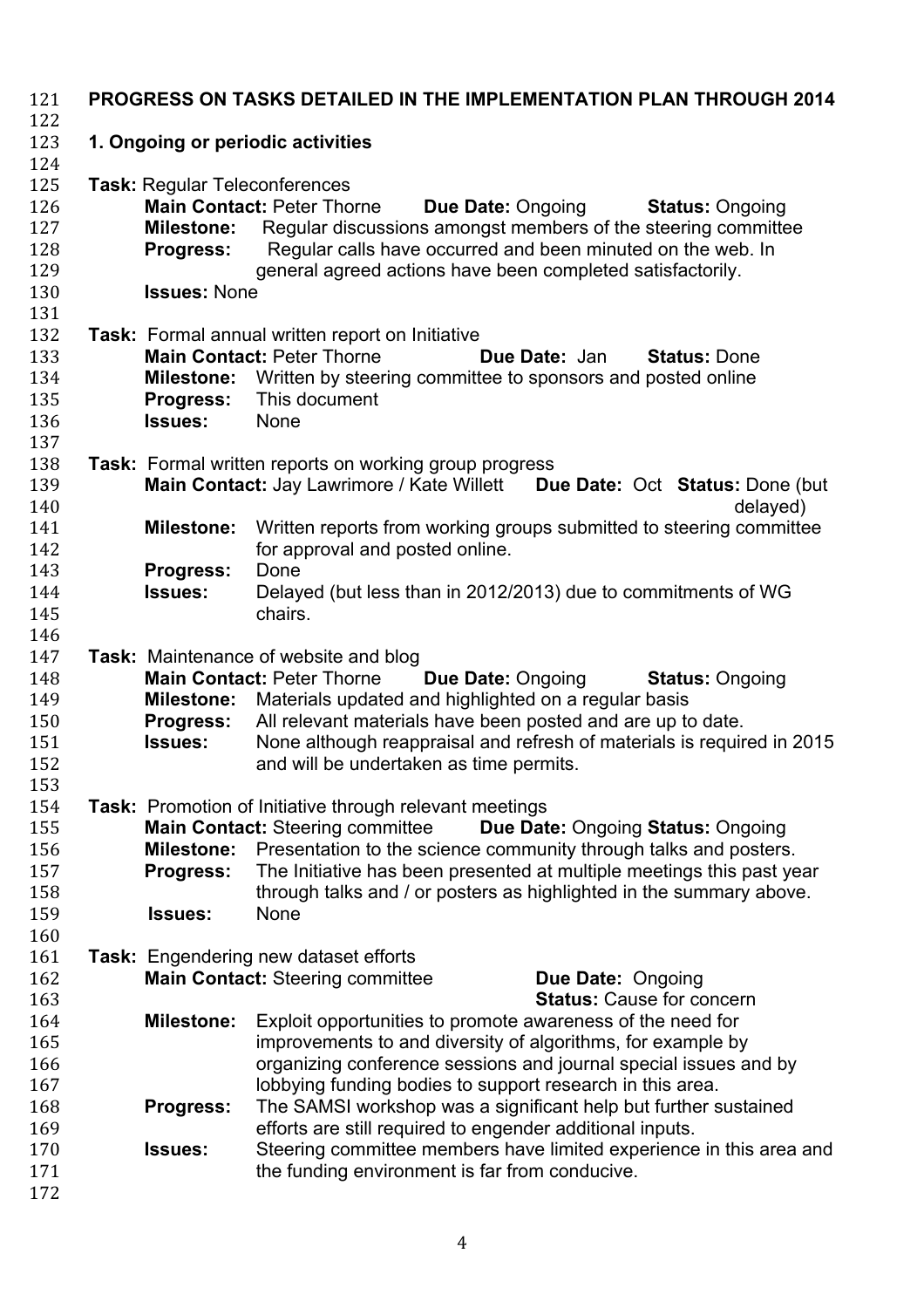| 173<br>174 | website           | Task: Up to date reference list of work on inhomogeneities in surface temperatures on                                              |
|------------|-------------------|------------------------------------------------------------------------------------------------------------------------------------|
| 175        |                   | <b>Main Contact: Kate Willett Due Date: Ongoing</b><br><b>Status: Ongoing</b>                                                      |
| 176        | <b>Milestone:</b> | To form a scientific basis for defining error model (analog) spread.                                                               |
| 177        | Progress:         | Summary posted but further improvements could be made with                                                                         |
| 178        |                   | additional effort and insights.                                                                                                    |
| 179        | <b>Issues:</b>    | None                                                                                                                               |
| 180        |                   |                                                                                                                                    |
| 181        |                   | <b>Task:</b> Advocacy of the benchmarks and support for users                                                                      |
| 182        |                   | <b>Main Contact: Kate willett</b><br>Due Date: Ongoing Status: Ongoing                                                             |
| 183        | <b>Milestone:</b> | All working group members should be encouraging use of the                                                                         |
| 184        |                   | benchmarks and providing support where necessary                                                                                   |
| 185        | <b>Progress:</b>  | Limited as benchmarks have yet to be finalized.                                                                                    |
| 186        | <b>Issues:</b>    | None                                                                                                                               |
| 187        |                   |                                                                                                                                    |
| 188        |                   | Task: Advocacy of the databank, efforts to augment holdings                                                                        |
| 189        |                   | <b>Main Contact: Jay Lawrimore</b><br>Due Date: Ongoing<br><b>Status: Ongoing</b>                                                  |
| 190        |                   | <b>Milestone:</b> Efforts to augment data holdings                                                                                 |
| 191<br>192 | Progress:         | New sources were accrued in 2014 including from the letter sent out<br>from WMO in 2013. A resolution is to be put to the 2015 WMO |
| 193        |                   | Congress defining certain types of historical climate data amongst the                                                             |
| 194        |                   | data types to be freely exchanged; if successful, this is likely to                                                                |
| 195        |                   | strengthen the willingness of countries to make historical data                                                                    |
| 196        |                   | available (to ISTI and more generally).                                                                                            |
| 197        | <b>Issues:</b>    | None.                                                                                                                              |
| 198        |                   |                                                                                                                                    |
| 199        |                   |                                                                                                                                    |
|            |                   |                                                                                                                                    |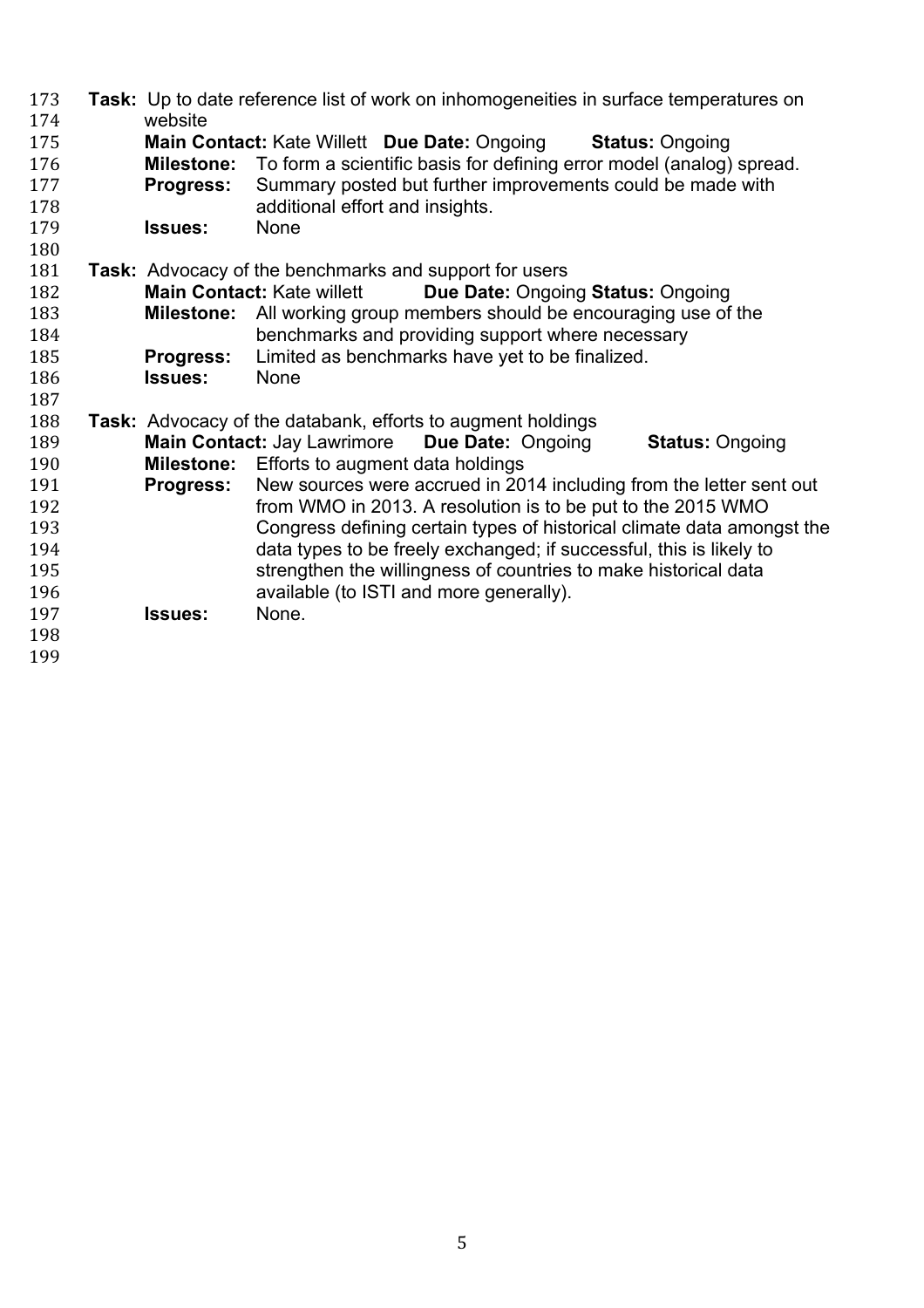| 200 |                  |                                                          | 2. Latent Activities due for completion in the previous reporting period      |                                                                                              |
|-----|------------------|----------------------------------------------------------|-------------------------------------------------------------------------------|----------------------------------------------------------------------------------------------|
| 201 |                  |                                                          |                                                                               |                                                                                              |
| 202 |                  |                                                          |                                                                               | Note that following feedback from last year's report this does not include actions that were |
| 203 |                  |                                                          |                                                                               | superceded by new or revised items in the 2014 work plan. These instead are now caught       |
| 204 |                  | up in the next sub-section based upon the revised dates. |                                                                               |                                                                                              |
| 205 |                  |                                                          |                                                                               |                                                                                              |
| 206 |                  |                                                          | <b>Task:</b> Benchmarking position (concepts) paper submitted for peer review |                                                                                              |
| 207 |                  | <b>Main Contact: Kate Willett</b>                        |                                                                               | Due Date: 4/12 Status: Published                                                             |
| 208 |                  |                                                          |                                                                               | <b>Milestone:</b> Submission to Journal of Atmospheric and Oceanic Technology,               |
| 209 |                  |                                                          |                                                                               | Journal of Geophysical Research-Atmospheres or Climate of the Past                           |
| 210 | <b>Progress:</b> |                                                          | Paper published November 2014 in GIMDS OA journal                             |                                                                                              |
| 211 | <b>Issues:</b>   | None, closed                                             |                                                                               |                                                                                              |
| 212 |                  |                                                          |                                                                               |                                                                                              |
| 213 |                  |                                                          |                                                                               | Task: Paper describing databank first version and underlying principles submitted to         |
| 214 | journal          |                                                          |                                                                               |                                                                                              |
| 215 |                  |                                                          | <b>Main Contact: Jay Lawrimore Due Date: 8/12</b>                             | <b>Status: Published</b>                                                                     |
| 216 |                  | <b>Milestone:</b> submission to journal                  |                                                                               |                                                                                              |
| 217 |                  | <b>Progress:</b> Paper published June 2014               |                                                                               |                                                                                              |
| 218 | <b>Issues:</b>   | None, closed                                             |                                                                               |                                                                                              |
| 219 |                  |                                                          |                                                                               |                                                                                              |
| 220 |                  |                                                          |                                                                               |                                                                                              |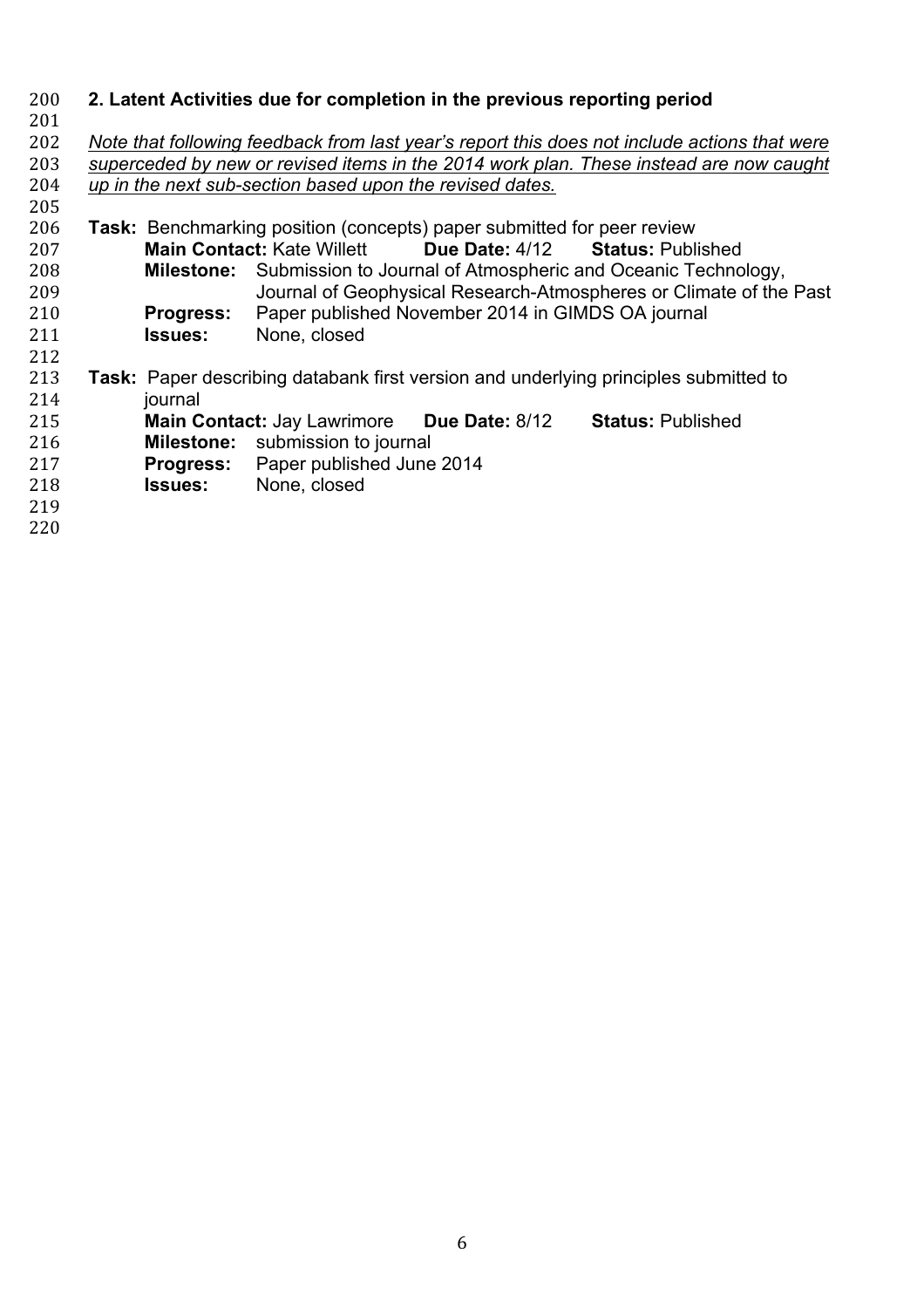| 221<br>222        | 3. Progress against stated aims in the Implementation Plan for the present year                                                                            |
|-------------------|------------------------------------------------------------------------------------------------------------------------------------------------------------|
| 223               | This is progress as assigned against the previous annual report's stated objectives. New                                                                   |
| 224<br>225        | activities and timelines are given in Section 4.                                                                                                           |
| 226<br>227        | <b>Task: COST-type meeting program viability</b><br><b>Main Contact: Steering Committee</b><br>Due Date: 1/14 Status: Open                                 |
| 228<br>229        | Milestone: Initial decision point on viability of funding request such as COST<br>Progress: None                                                           |
| 230<br>231<br>232 | <b>Issues:</b> This was stayed to concentrate upon the SAMSI workshop. It will be<br>Picked back up this year.                                             |
| 233               | Task: Talk at Imperial College, London                                                                                                                     |
| 234<br>235        | Main Contact: Kate Willett Due Date: 1/14<br><b>Status: Postponed</b><br><b>Milestone: Talk Given</b>                                                      |
| 236<br>237        | <b>Progress: Awaiting re-organisation</b><br><b>Issues:</b> Postponed due to injury.                                                                       |
| 238               |                                                                                                                                                            |
| 239               | Task: Advancing exchange of daily climate summaries on a routine basis                                                                                     |
| 240               | <b>Main Contact: NCDC</b><br>Due Date: 1/14<br><b>Status: Open</b>                                                                                         |
| 241               | Milestone: Completion of development and testing of new CLIMAT template                                                                                    |
| 242<br>243        | containing daily observations<br><b>Progress: Daily CLIMAT BUFR Template completed and validated through the</b>                                           |
| 244               | IPET-DRMM in Sept 2014.                                                                                                                                    |
| 245               | <b>Issues:</b> Follow through to implementation.                                                                                                           |
| 246               |                                                                                                                                                            |
| 247               | Task: Analog-clean-worlds open worlds                                                                                                                      |
| 248               | Main Contact: Kate Willett Due Date: 1/14<br><b>Status: Open</b>                                                                                           |
| 249               | Milestone: Create software to produce analog-clean worlds on a global scale,                                                                               |
| 250<br>251        | produce enough to create the open error worlds and submit<br>methods paper                                                                                 |
| 252<br>253        | <b>Progress:</b> The first of two papers has been submitted and the code is working in<br>principal but open worlds yet to be produced on the global scale |
| 254               | <b>Issues:</b> This and all other benchmarking actions were significantly impacted by                                                                      |
| 255               | availability of Working Group chair due to medical reasons (this will not be                                                                               |
| 256               | repeated in remaining relevant entries for brevity).                                                                                                       |
| 257               |                                                                                                                                                            |
| 258               | <b>Task:</b> Analog-error-worlds concepts finalised                                                                                                        |
| 259               | Main Contact: Claude williams / Victor Venema Due Date: 1/14<br><b>Status: Closed</b>                                                                      |
| 260               | Milestone: Using the defined set of blind and open worlds define the distribution                                                                          |
| 261               | and statistical probability framework                                                                                                                      |
| 262               | <b>Progress:</b> The set of error structures to be added are now agreed                                                                                    |
| 263<br>264        | <b>Issues:</b> Deployment is pending the provision of clean world fields                                                                                   |
| 265               | <b>Task: Validation concepts finalised</b>                                                                                                                 |
| 266               | Main Contact: Ian Jolliffe<br><b>Status: In progress</b><br>Due Date: 1/14                                                                                 |
| 267               | <b>Milestone:</b> Decide upon tests with which to perform validation                                                                                       |
| 268               | Progress: Main concept in place, but detailing still needed, construction of                                                                               |
| 269               | benchmarks has been given priority                                                                                                                         |
| 270               | <b>Issues:</b> None but resolution will follow benchmarks provision                                                                                        |
| 271               |                                                                                                                                                            |
| 272               | Task: Completion of software enhancements to databank software associated with code                                                                        |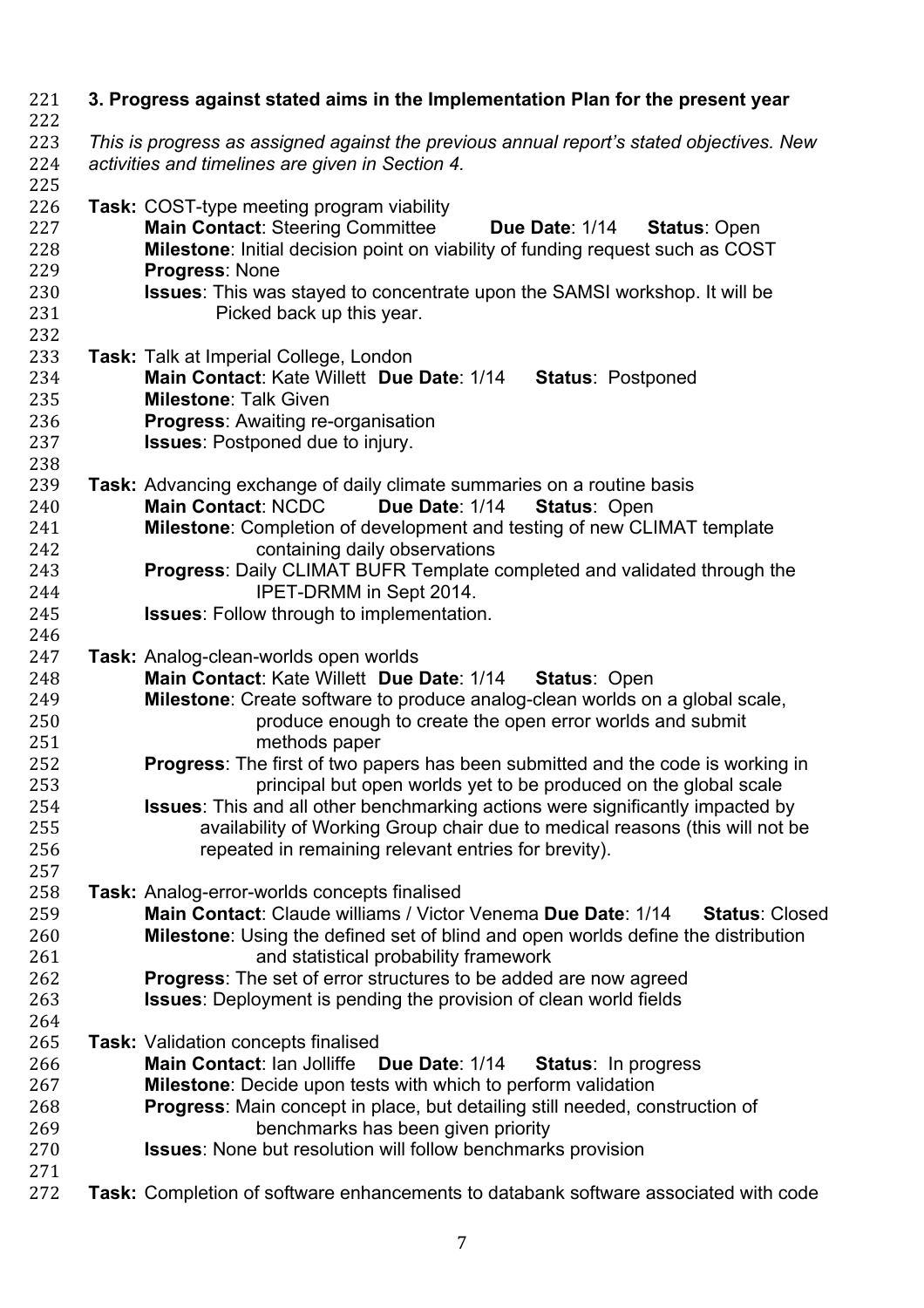| 273        | review                                                                                    |
|------------|-------------------------------------------------------------------------------------------|
| 274        | <b>Main Contact: Jared Rennie</b><br>Due Date: 2/14<br><b>Status: Closed</b>              |
| 275        | <b>Milestone:</b> Improve long-term maintainability of stage 1 through 3 software         |
| 276        | <b>Progress: Completed</b>                                                                |
| 277        | <b>Issues: None</b>                                                                       |
| 278        |                                                                                           |
| 279        | <b>Task:</b> Talk at AMS annual meeting, Atlanta                                          |
| 280        | <b>Main Contact: Peter Thorne</b><br><b>Due Date: 2/14</b><br><b>Status: Closed</b>       |
| 281        | <b>Milestone: Overview talk</b>                                                           |
| 282        | <b>Progress: Talk given</b>                                                               |
| 283        | <b>Issues: None</b>                                                                       |
| 284        |                                                                                           |
| 285        | Task: Completion of operational readiness requirements for version 1 databank release     |
| 286        | <b>Main Contact: Jay Lawrimore</b><br><b>Due Date: 3/14</b><br><b>Status: Closed</b>      |
| 287        | <b>Milestone:</b> Meeting documentation and review requirements internal to NCDC          |
| 288        | Progress: Review completed June 2014                                                      |
| 289        | <b>Issues: None</b>                                                                       |
| 290        |                                                                                           |
| 291        | Task: Version 1 release of Stage-3 data                                                   |
| 292        | <b>Main Contact:</b><br>Jay Lawrimore Due Date: 4/14 Status: Closed                       |
| 293        | <b>Milestone:</b> Release version 1 of the Stage-3 dataset with variants. Web and media   |
|            | announcements.                                                                            |
| 294<br>295 | <b>Progress:</b> The version 1 release occurred at the end of June and was                |
| 296        | accompanied by web releases from NERSC, NCDC, and NPL and                                 |
| 297        | blog posts on the ISTI blog and at realclimate                                            |
| 298        | <b>Issues: None</b>                                                                       |
| 299        |                                                                                           |
| 300        | Task: Talks at EGU                                                                        |
| 301        | Main Contact: Kate Willett Due Date: 4/14<br><b>Status: Closed</b>                        |
| 302        | <b>Milestone: Invited talk and PICO presentations</b>                                     |
| 303        | <b>Progress:</b> Talk given by Enric Aguilar, due to health reasons                       |
| 304        | <b>Issues: None</b>                                                                       |
| 305        |                                                                                           |
| 306        | <b>Task:</b> Analog-clean-worlds global scale production                                  |
| 307        | Main Contact: Kate Willett Due Date: spring 2014<br><b>Status: Open</b>                   |
| 308        | Milestone: Produce analog-cleanworlds for all blind error worlds                          |
| 309        | <b>Progress:</b> Code exists that can do this but has yet to be finalised and implemented |
| 310        | <b>Issues:</b> How to account for stations without elevations recorded in the             |
| 311        | databankremains to be addressed. Use of digital elevation maps is being pursued.          |
| 312        | Other issues remain with duplicate and very short stations but this removes               |
| 313        | very few stations.                                                                        |
| 314        |                                                                                           |
| 315        | Task: Analog-error-worlds open worlds                                                     |
| 316        | Main Contact: Claude Williams / Victor Venema Due Date: spring 2014<br>Status:            |
| 317        | open                                                                                      |
| 318        | Milestone: Create software to produce analog-error worlds for at least the open           |
| 319        | worlds and submit methods paper (if desired?)                                             |
| 320        | Progress: None.                                                                           |
| 321        | <b>Issues:</b> Dependency upon availability of clean worlds                               |
| 322        |                                                                                           |
| 323        | Task: Talk at homogenization workshop, Budapest                                           |
| 324        | Main Contact: Victor Venema<br>Due Date: 5/14<br><b>Status: Closed</b>                    |
|            |                                                                                           |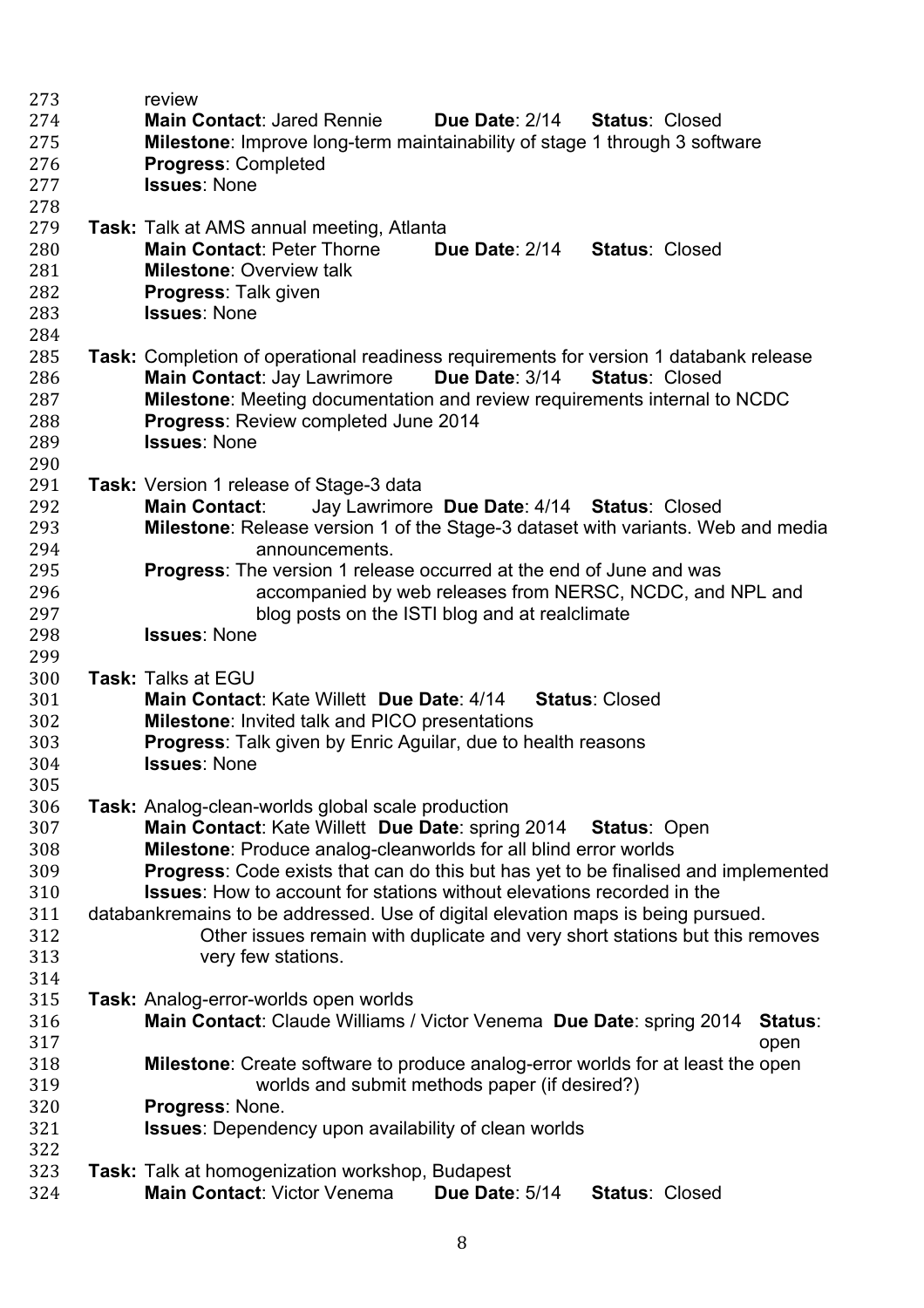| 325 | <b>Milestone: Benchmarking talk</b>                                                       |
|-----|-------------------------------------------------------------------------------------------|
| 326 | <b>Progress: Talk given by Enric Aguilar</b>                                              |
| 327 | <b>Issues: None</b>                                                                       |
| 328 |                                                                                           |
| 329 | Task: Analog-error-worlds blind worlds (official benchmarks)                              |
| 330 | Main Contact: Claude Williams / Victor Venema Due Date: Summer 2014                       |
| 331 | <b>Status: Open</b>                                                                       |
| 332 | Milestone: Produce analog-error worlds from the analog-clean-worlds ready for             |
| 333 | distribution as official benchmark data                                                   |
| 334 | Progress: None                                                                            |
| 335 | <b>Issues:</b> Dependency upon availability of clean worlds                               |
| 336 |                                                                                           |
| 337 | <b>Task: Validation proof-of-concept</b>                                                  |
| 338 | Main Contact: Ian Jolliffe Due Date: 5/14 Status: Open                                    |
| 339 | Milestone: Create software and score system/intercomparison tables to run the             |
| 340 | validation on a proof-of-concept scale and submit methods paper (if                       |
| 341 | desired?)                                                                                 |
| 342 | <b>Progress: None</b>                                                                     |
| 343 | <b>Issues:</b> Dependency upon availability of both clean and error worlds to move        |
| 344 | forwards with this.                                                                       |
| 345 |                                                                                           |
| 346 | Task: ISTI presentation at Earth Temp Network                                             |
| 347 | <b>Main Contact: Peter Thorne</b><br>Due Date: 6/14<br><b>Status: Closed</b>              |
| 348 | Milestone: Meeting focused on Africa as a data-sparse area, Germany, June 2014            |
| 349 | <b>Progress: Poster was given on the databank</b>                                         |
| 350 | <b>Issues: None</b>                                                                       |
| 351 |                                                                                           |
| 352 | <b>Task:</b> Validation global scale production                                           |
| 353 | Main Contact: Ian Jolliffe Due Date: Summer 2014 Status: Open                             |
| 354 | <b>Milestone</b> : Produce software and framework ready for running on the global scale – |
| 355 | automated or manual                                                                       |
| 356 | Progress: None                                                                            |
| 357 | <b>Issues:</b> Dependency upon availability of both clean and error worlds to move        |
| 358 | forwards with this.                                                                       |
| 359 |                                                                                           |
| 360 | <b>Task:</b> Input to CCI                                                                 |
| 361 | <b>Main Contact: Steering committee</b><br>Due Date: 7/14<br><b>Status: Closed</b>        |
| 362 | <b>Milestone: As directed by Tom Peterson</b>                                             |
| 363 | <b>Progress:</b> Following a request input was provided to CCI materials to reflect an    |
| 364 | update. A flyer was produced describing the databank release and                          |
| 365 | distributed by Blair trewin. Blair also gave a presentation to the                        |
| 366 | associated Technical Conference.                                                          |
| 367 | <b>Issues: None</b>                                                                       |
| 368 |                                                                                           |
| 369 | <b>Task: SAMSI summer workshop</b>                                                        |
| 370 | <b>Main Contact: Peter Thorne</b><br>Due Date: 7/14<br><b>Status: Closed</b>              |
| 371 | Milestone: Completion of summer SAMSI workshop to be held in Boulder, CO                  |
| 372 | <b>Progress:</b> Workshop took place as planned                                           |
| 373 | <b>Issues:</b> None. Workshop report is with SAMSI at this time.                          |
| 374 |                                                                                           |
| 375 | <b>Task:</b> Metadata collection strategy                                                 |
| 376 | <b>Main Contact: Databank WG</b><br>Due Date: 7/14<br><b>Status: Open</b>                 |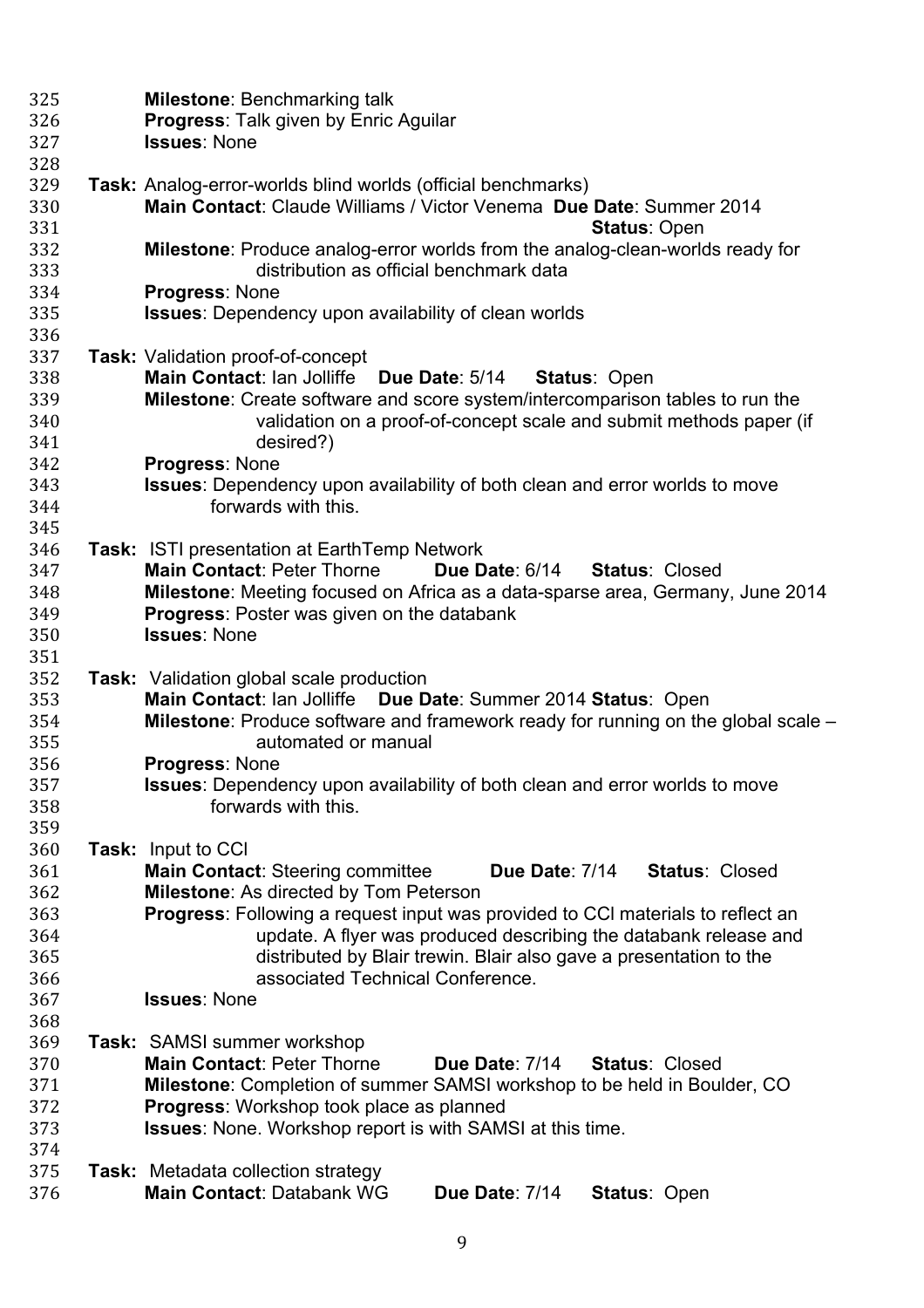| 377        |        | <b>Milestone:</b> Documentation of Working Group's strategy to pursue metadata                                                                                  |
|------------|--------|-----------------------------------------------------------------------------------------------------------------------------------------------------------------|
| 378        |        | holdings for existing data holdings                                                                                                                             |
| 379        |        | <b>Progress: None</b>                                                                                                                                           |
| 380        |        | <b>Issues:</b> Prioritization of databank release and near real time updates                                                                                    |
| 381        |        |                                                                                                                                                                 |
| 382        |        | Task: Work with ACRE / ICOADS etc. to investigate potential extension of IMMA format                                                                            |
| 383        |        | to land meteorological data                                                                                                                                     |
| 384        |        | <b>Main Contact: Jay Lawrimore</b><br>Due Date: 8/14 Status: In progress                                                                                        |
| 385        |        | Milestone: Improve long-term archive of land surface data                                                                                                       |
| 386        |        | <b>Progress:</b> A case study is being developed                                                                                                                |
| 387        |        | <b>Issues: Resourcing</b>                                                                                                                                       |
| 388        |        |                                                                                                                                                                 |
| 389        |        | Task: Benchmark Cycle Release of analog-error-worlds                                                                                                            |
| 390        |        | Main Contact: Kate Willett Due Date: Summer 2014 Status: Open                                                                                                   |
| 391        |        | Milestone: Release first official benchmarks - publicize widely                                                                                                 |
| 392        |        | <b>Progress: None</b>                                                                                                                                           |
| 393        |        | <b>Issues:</b> Dependent upon completion of preceding items which remain open.                                                                                  |
| 394        |        |                                                                                                                                                                 |
| 395        |        | Task: Meeting under MeteoMet leadership with items on ISTI                                                                                                      |
| 396        |        | Main Contact: Peter Thorne, Andrea Merlone<br>Due Date: 9/14<br><b>Status: Closed</b>                                                                           |
| 397        |        | Milestone: Meeting to be held in Slovenia in September 2014                                                                                                     |
| 398        |        | <b>Progress:</b> Meeting was held and several talks / posters of relevance were given by                                                                        |
| 399        |        | <b>ISTI</b> participants                                                                                                                                        |
| 400        |        | <b>Issues: None</b>                                                                                                                                             |
| 401        |        |                                                                                                                                                                 |
| 402        |        | Task: Evaluation of the software for the correction of the temperature records values,                                                                          |
| 403        |        | from the differences arising due to the changes of temperature scales over the                                                                                  |
| 404        |        | years<br><b>Main Contact: Andrea Merlone</b>                                                                                                                    |
| 405        |        | Due Date: 9/14<br><b>Status: Closed</b>                                                                                                                         |
| 406        |        | <b>Milestone:</b> The software developed by MeteoMet in their WP4 will be sent to ISTI<br>for the evaluation of the utility, in terms of difficulties found and |
| 407<br>408 |        | efficiency in the resulting outputs. A report will be made to eventually                                                                                        |
| 409        |        | address improvements.                                                                                                                                           |
| 410        |        | <b>Progress:</b> Report is now hosted on the website and a blogpost was written                                                                                 |
| 411        |        | <b>Issues: None</b>                                                                                                                                             |
| 412        |        |                                                                                                                                                                 |
| 413        |        | <b>Task:</b> Implement near real time (NRT) and period of record updates to the databank and                                                                    |
| 414        |        | document how these are done                                                                                                                                     |
| 415        |        | <b>Main Contact: Jared Rennie</b><br>Due Date: 9/14<br><b>Status: partially met</b>                                                                             |
| 416        |        | <b>Milestone:</b> Provide continuing updates to Databank                                                                                                        |
| 417        |        | <b>Progress:</b> NRT updates are now undertaken and the process has been                                                                                        |
| 418        |        | documented. First period of record update and remerge is envisaged                                                                                              |
| 419        |        | in 2015.                                                                                                                                                        |
| 420        |        | <b>Issues: None</b>                                                                                                                                             |
| 421        |        |                                                                                                                                                                 |
| 422        |        | Task: Begin collection of parallel measurements                                                                                                                 |
| 423        |        | Main Contact: Victor Venema, Renate Auchmann<br>Due Date: 9/14<br>Status:                                                                                       |
| 424        | Closed |                                                                                                                                                                 |
| 425        |        | <b>Milestone:</b> Develop formatting structure for storing parallel measurements and                                                                            |
| 426        |        | begin collection (At least 3 sets of parallel measurements collected.)                                                                                          |
| 427        |        | <b>Progress:</b> Call for submissions and format considerations detailed at Victor                                                                              |
| 428        |        | Venema's blog and cross-linked.                                                                                                                                 |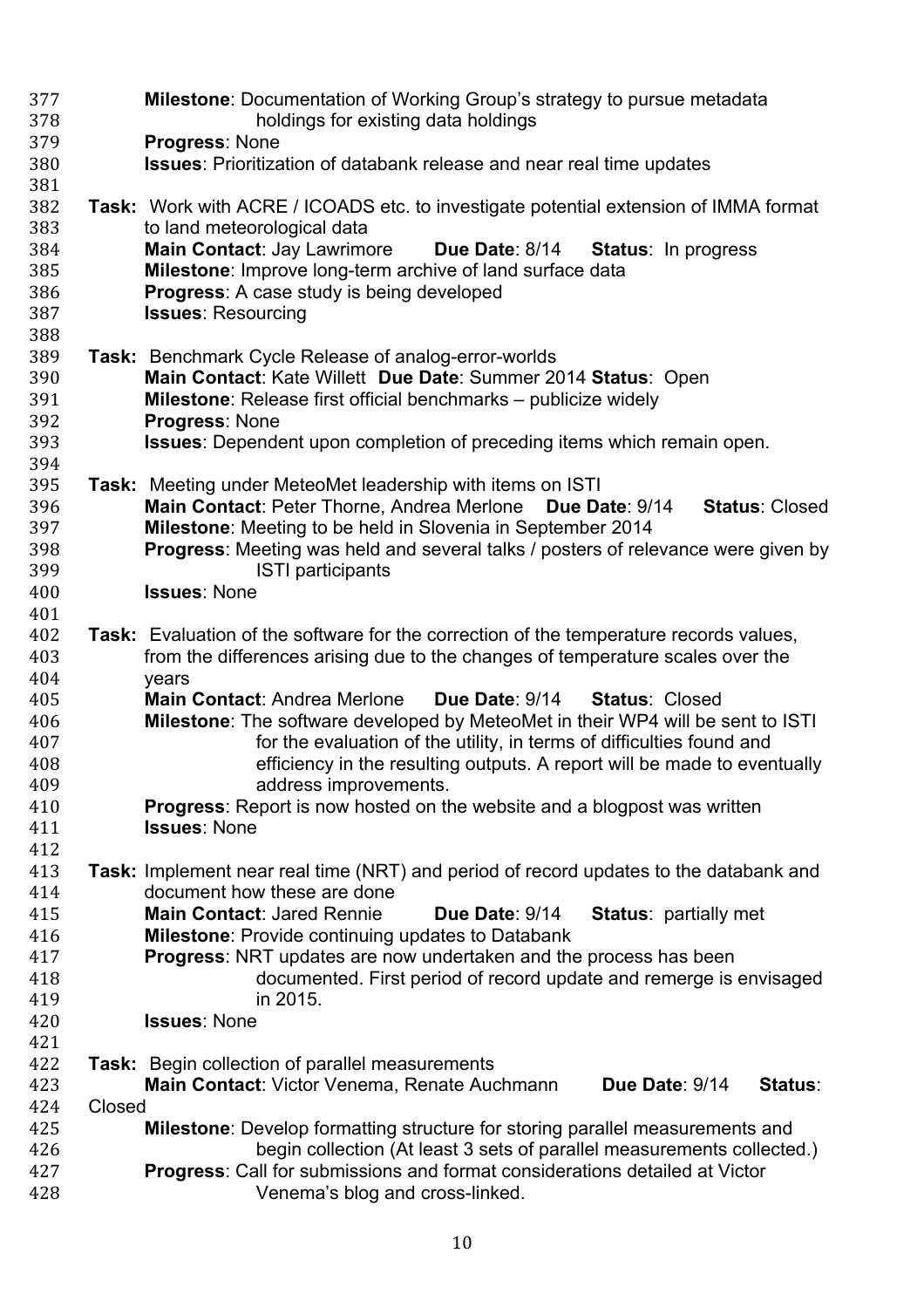| 429 | <b>Issues:</b> More sources would be useful to be found.                            |
|-----|-------------------------------------------------------------------------------------|
| 430 |                                                                                     |
| 431 | <b>Task:</b> Add to collections in data sparse areas                                |
| 432 | <b>Main Contact: Databank WG</b><br>Due Date: 9/14<br><b>Status: Partially met</b>  |
| 433 | Milestone: Enhance data collections in data sparse areas, principally Africa and S. |
| 434 | America. Work with ACRE and EarthTemp Network.                                      |
| 435 | <b>Progress:</b> 10 new sources but most are in already well sampled regions        |
| 436 | <b>Issues: Resources</b>                                                            |
| 437 |                                                                                     |
| 438 | <b>Task:</b> Advancing daily databank activities                                    |
| 439 | <b>Main Contact: Databank Working Group</b><br>Due Date: 10/14 Status: Closed       |
| 440 | Milestone: Completion and publication on website of plan for developing and         |
| 441 | operating daily databank                                                            |
| 442 | <b>Progress:</b> A brief strategy document is now posted on the databank pages      |
| 443 | <b>Issues: None</b>                                                                 |
| 444 |                                                                                     |
| 445 | Task: Benchmarking Platform Design                                                  |
| 446 | <b>Main Contact: Benchmarking WG</b><br>Due Date: 12/14 Status: Open                |
| 447 | Milestone: Create a webpage showing step-by-step 'How to benchmark' with            |
| 448 | appropriate links to data, validation and intercomparison tables with               |
| 449 | registration so that feedback can be provided and contact maintained                |
| 450 | Progress: None                                                                      |
| 451 | <b>Issues:</b> Dependency upon completion of prior items.                           |
| 452 |                                                                                     |
| 453 | Task: Instigate access and visualization working group                              |
| 454 | <b>Main Contact: Steering Committee</b><br>Due Date: 12/14 Status: Open             |
| 455 | <b>Milestone: WG active</b>                                                         |
| 456 | Progress: None                                                                      |
| 457 | <b>Issues:</b> Prioritization of benchmarks and databank improvements. Will be      |
| 458 | addressed in 2015 once benchmarks are released.                                     |
| 459 |                                                                                     |
| 460 |                                                                                     |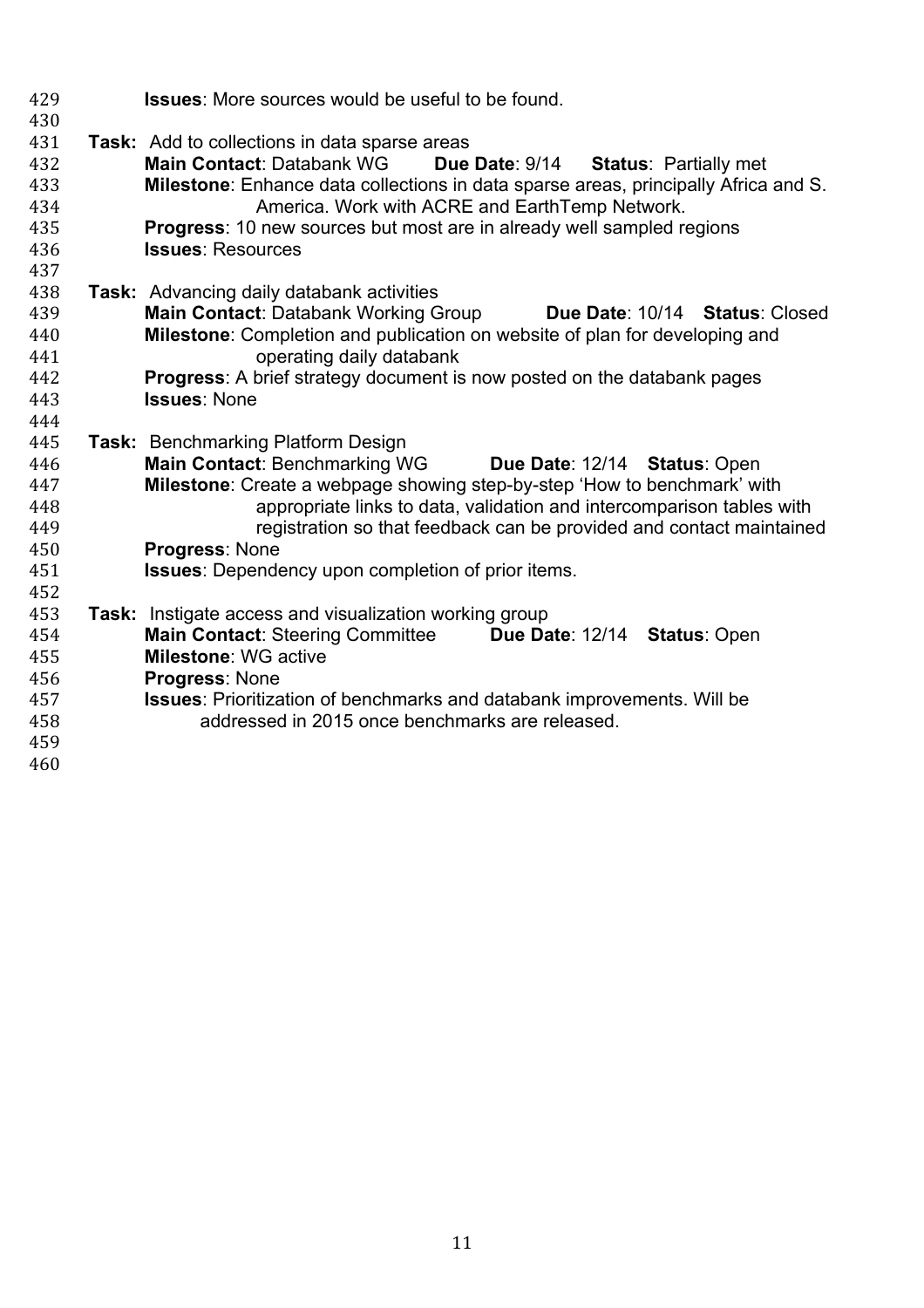## 461

# 462 **4. Proposed schedule of tasks for 2015-2016 reporting period**

463

464 These are the planned activities for 2015 that are commensurate with the revised IP. In 465 some cases dates have been moved from those in the published IP to accommodate 466 developments that have arisen in the interim.

467

| <b>Activity</b>                                           | <b>Details</b>                                                                                                                                                                                                                                                                  | <b>Owner (lead</b><br>investigator<br>for<br>timebound<br>items)                        | Due date                            |
|-----------------------------------------------------------|---------------------------------------------------------------------------------------------------------------------------------------------------------------------------------------------------------------------------------------------------------------------------------|-----------------------------------------------------------------------------------------|-------------------------------------|
| Ongoing                                                   |                                                                                                                                                                                                                                                                                 |                                                                                         |                                     |
| Regular<br>teleconferences                                | For steering committee<br>and any groups formed<br>under auspices of the<br>initiative. Minutes posted<br>online.                                                                                                                                                               | Steering<br>committee                                                                   | Quarterly<br>or more<br>frequently. |
| Formal annual<br>written report on<br>Initiative          | By steering committee to<br>sponsors and posted<br>online                                                                                                                                                                                                                       | Steering<br>committee                                                                   | Every<br>January                    |
| Formal written<br>reports on<br>working group<br>progress | From working groups to<br><b>Steering Committee and</b><br>posted online                                                                                                                                                                                                        | Working<br>groups                                                                       | Every<br>October                    |
| Maintenance of<br>website and blog                        | Materials updated and<br>highlighted on a regular<br>basis.                                                                                                                                                                                                                     | <b>Steering</b><br>Committee                                                            | Ongoing                             |
| Promotion of<br>initiative through<br>relevant meetings   | Talks or posters                                                                                                                                                                                                                                                                | Steering<br>Committee,<br>working<br>groups                                             | Ongoing                             |
| Engendering new<br>dataset efforts                        | Exploit opportunities to<br>promote awareness of the<br>need for improvements to<br>and diversity of<br>algorithms, for example by<br>organizing conference<br>sessions and journal<br>special issues and by<br>lobbying funding bodies to<br>support research in this<br>area. | Steering<br>committee                                                                   | Ongoing                             |
| Advocacy of the<br>benchmarks and<br>support for users    | All group members should<br>be encouraging use of the<br>benchmarks and providing<br>support where necessary                                                                                                                                                                    | <b>Benchmarkin</b><br>g and<br>Assessment<br>working<br>group,<br>Steering<br>Committee | Ongoing                             |
| Maintenance of<br>the website                             | Keep up to date with<br>publications, blog posts,                                                                                                                                                                                                                               | <b>Benchmarkin</b><br>g and                                                             | Ongoing                             |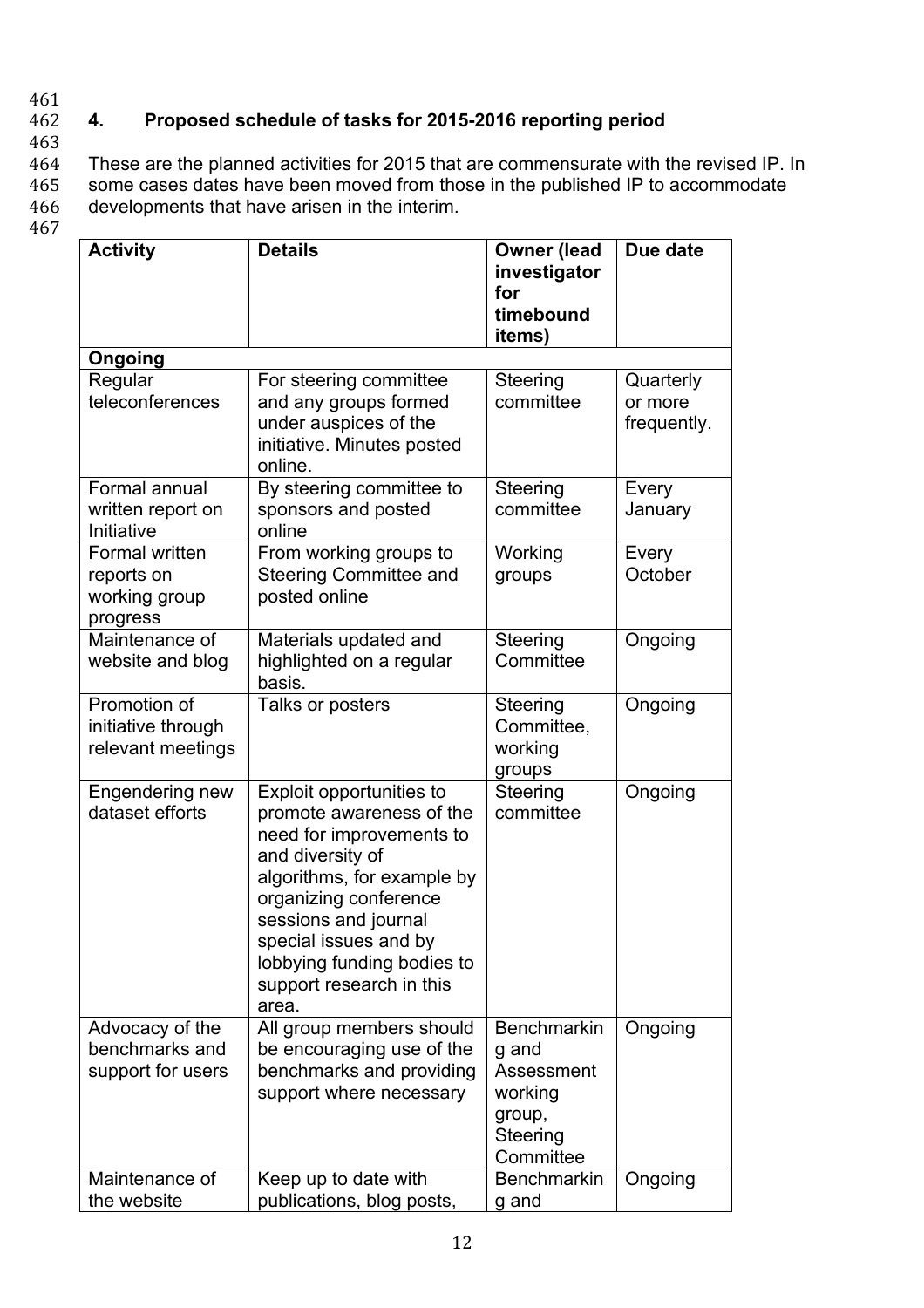|                                                                                                                                                                                                          | members, regional<br>inhomogeneities<br>document summary                                                                                      | assessment<br>working<br>group                                                              |                                |
|----------------------------------------------------------------------------------------------------------------------------------------------------------------------------------------------------------|-----------------------------------------------------------------------------------------------------------------------------------------------|---------------------------------------------------------------------------------------------|--------------------------------|
| Up to date<br>reference list of<br>work on<br>inhomogeneities<br>in surface<br>temperatures on<br>the website<br>(www.surfacetem<br>peratures.org/ben<br>chmarking-and-<br>assessment-<br>working-group) | Ongoing throughout but<br>will have formed the basis<br>for defining error model<br>spread.                                                   | <b>Benchmarkin</b><br>g and<br>Assessment<br>working<br>group led by<br><b>Kate Willett</b> | Ongoing                        |
| Advocacy of the<br>databank, efforts<br>to augment<br>holdings                                                                                                                                           | Every effort should be<br>made to engender data<br>submissions                                                                                | Steering<br>committee.<br>Databank<br>working<br>group                                      | Ongoing                        |
| Data rescue                                                                                                                                                                                              | Continued pursuit of<br>funding proposal for<br>support of crowdsourcing<br>of already imaged forms<br>(such as NOAA foreign<br>data library) | Data rescue<br>task team /<br>databank<br><b>WG</b>                                         | Ongoing<br>until<br>successful |
| Parallel<br>measurements<br>database data<br>collection                                                                                                                                                  | Pursuit of parallel<br>measurements data<br>holdings and analysis of<br>non-climatic changes                                                  | Parallel<br><b>Observations</b><br>Science<br>Team,<br>Databank<br>WG                       | Ongoing                        |
| <b>Timebound</b>                                                                                                                                                                                         |                                                                                                                                               |                                                                                             |                                |
| Establish parallel<br>observations<br>science team                                                                                                                                                       | Science team will<br>establish and analyze a<br>set of parallel holdings                                                                      | Victor<br>Venema,<br>Renate<br>Auchmann                                                     | January<br>2015                |
| Add at least 10<br>new sources to<br>Monthly databank<br>and release<br>version 1.1                                                                                                                      | Conduct merge of new<br>sources into monthly<br>databank as part of<br>version 1.1 release                                                    | <b>Jared Rennie</b><br>and merge<br>team                                                    | March<br>2015                  |
| Analog-clean-<br>worlds open<br>worlds                                                                                                                                                                   | Create software to<br>produce analog-clean-<br>worlds on a global scale                                                                       | Team<br>$C$ reation $-$<br>lead by<br><b>Robert Lund</b><br>and Kate<br>Willett             | March<br>2015                  |
| Analog-clean-<br>worlds global<br>scale production                                                                                                                                                       | Produce analog-clean-<br>worlds for all blind and<br>open error worlds and<br>submit methods paper 2                                          | Team<br>Creation -<br>code run and<br>data hosted                                           | April 2015                     |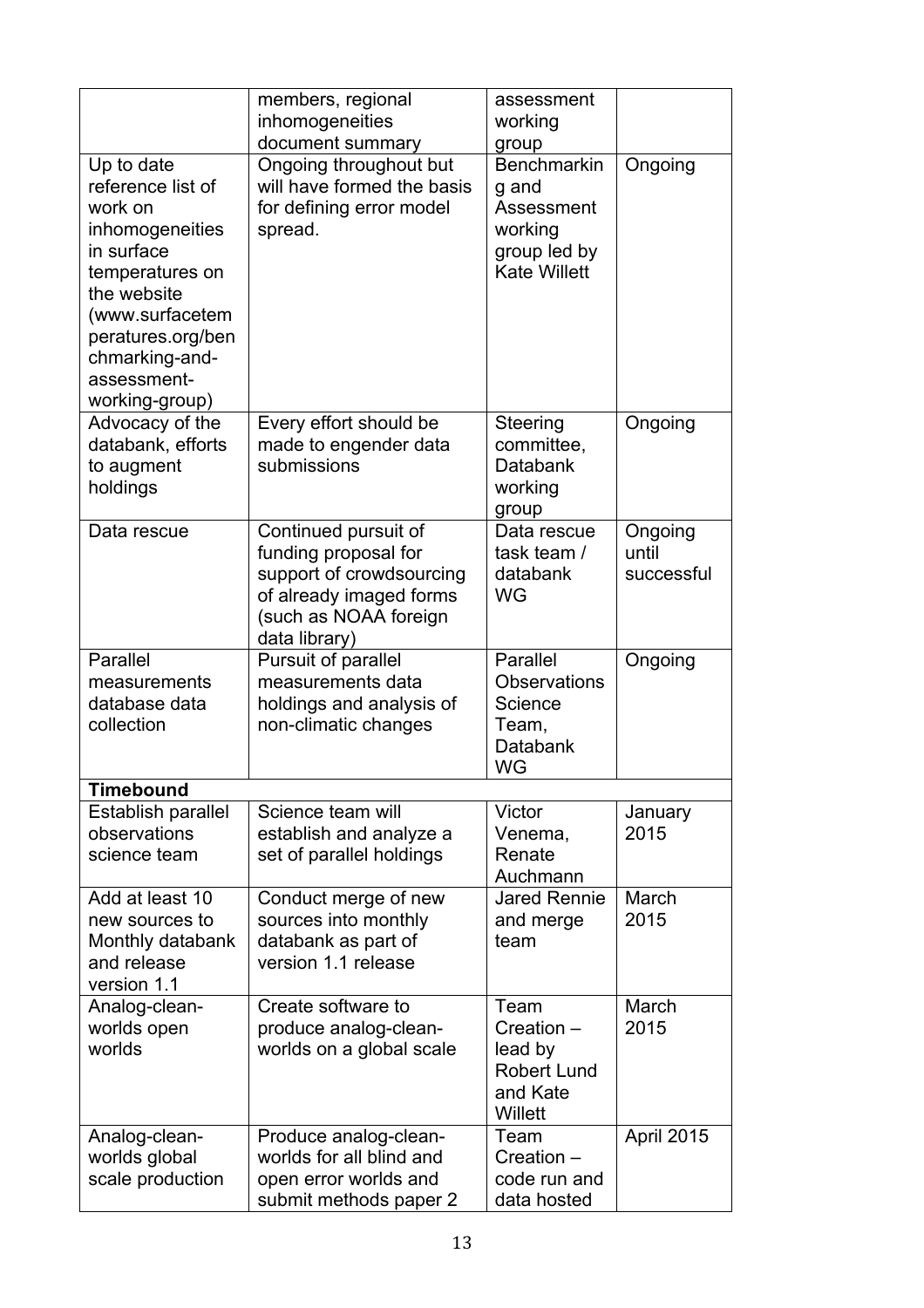|                                                                  |                                                                                                                                                                                                                                  | by Kate<br>Willett                                                                                                  |                                             |
|------------------------------------------------------------------|----------------------------------------------------------------------------------------------------------------------------------------------------------------------------------------------------------------------------------|---------------------------------------------------------------------------------------------------------------------|---------------------------------------------|
| Analog-error-<br>worlds concepts<br>finalised                    | Using the defined set of<br>blind and open worlds<br>define the distribution and<br>statistical probability<br>framework                                                                                                         | Team<br>Corruption -<br>lead by<br>Claude<br>Williams &<br>Victor<br>Venema                                         | April 2015                                  |
| Plan for<br>advancing multi-<br>element databank<br>holdings     | Establish plan for multi-<br>element holdings                                                                                                                                                                                    | Jay<br>Lawrimore,<br>Matt Menne,<br><b>Peter Thorne</b>                                                             | <b>June 2015</b>                            |
| Analog-error-<br>worlds open<br>worlds                           | Create software to<br>produce analog-error-<br>worlds for at least the<br>open worlds                                                                                                                                            | Team<br>Corruption -<br>lead by<br>Claude<br>Williams &<br>Victor<br>Venema and<br>coding by<br><b>Kate Willett</b> | <b>July 2015</b><br>(potential<br>workshop) |
| Finish basic data<br>processing of the<br>parallel database      | Quality control,<br>inhomogeneity detection<br>and computation of<br>indices has to be coded.<br>Published for code review.                                                                                                      | Victor<br>Venema,<br>Enric Aguilar,<br>Renate<br>Auchmann                                                           | <b>July 2015</b>                            |
| Analog-error-<br>worlds blind<br>worlds (official<br>benchmarks) | Produce analog-error-<br>worlds from the analog-<br>clean-worlds ready for<br>distribution as official<br>benchmark data                                                                                                         | Team<br>Corruption -<br>lead by<br>Claude<br>Williams<br>&Victor<br>Venema                                          | August<br>2015                              |
| Benchmarking<br><b>Platform Design</b>                           | Create a webpage<br>showing step-by-step<br>'How to benchmark' with<br>appropriate links to data,<br>validation and<br>intercomparison tables<br>with registration so that<br>feedback can be provided<br>and contact maintained | $All$ – lead by<br><b>Kate Willett</b>                                                                              | August<br>2015                              |
| <b>Benchmark Cycle</b><br>Release of<br>analog-error-<br>worlds  | Release first official<br>benchmarks – publicise<br>widely                                                                                                                                                                       | $All$ – lead by<br><b>Kate Willett</b>                                                                              | September<br>2015                           |
| Addition of new<br>sources to GHCN-<br>Daily                     | <b>Work with NCDC Science</b><br>Council and DWG to<br>select and add candidate<br>sources                                                                                                                                       | <b>Matt Menne</b>                                                                                                   | September<br>2015                           |
| COST-type                                                        | Initial decision point on                                                                                                                                                                                                        | All, especially                                                                                                     | September                                   |